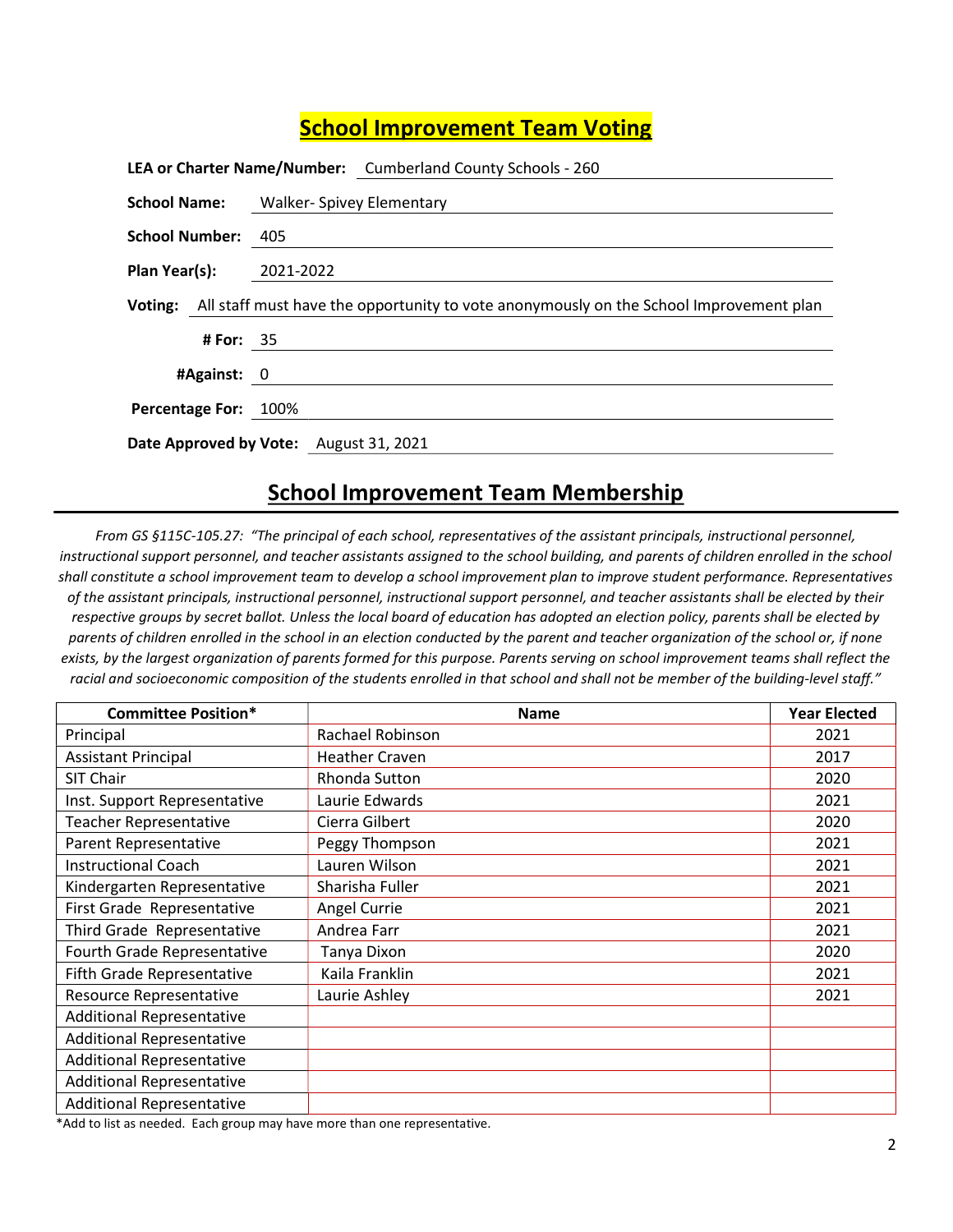## **Title II Plan**

Instructions: Complete each cell highlighted in red (content controls will also appear in red when you hover the cursor over them). Refer to the SAMPLE Title II Plan located on page 5 for examples.

|       | <b>School:</b> Walker- Spivey Elementary |
|-------|------------------------------------------|
| Year: | 2021-2022                                |

## Description of the Plan

| <b>Purpose:</b>              | The purpose of this plan is to provide a detailed description of staff development<br>expenditures.                                                                                                                                                                                                                                  |               |  |
|------------------------------|--------------------------------------------------------------------------------------------------------------------------------------------------------------------------------------------------------------------------------------------------------------------------------------------------------------------------------------|---------------|--|
| <b>Budget Amount</b>         |                                                                                                                                                                                                                                                                                                                                      | <b>AMOUNT</b> |  |
| <b>Total Allocation:</b>     |                                                                                                                                                                                                                                                                                                                                      | \$1,412.00    |  |
|                              |                                                                                                                                                                                                                                                                                                                                      |               |  |
| <b>Budget Breakdown</b>      | Briefly describe the title of and purpose for this staff development:                                                                                                                                                                                                                                                                |               |  |
| <b>Staff Development 1</b>   | <b>Vertical Planning Data Days</b><br>The purpose of Vertical Planning is to allow teachers time to analyze various types of<br>data while collaborating with another grade level to improve targeted teaching,<br>remediation groups, and differentiation. This staff development will take place during<br>the regular school day. |               |  |
|                              | <b>DESCRIPTION</b>                                                                                                                                                                                                                                                                                                                   | <b>AMOUNT</b> |  |
| Personnel:                   | 6 subs x \$75.00 per day for 3 day                                                                                                                                                                                                                                                                                                   | \$1350.00     |  |
| <b>Training Materials:</b>   |                                                                                                                                                                                                                                                                                                                                      |               |  |
| <b>Registration/Fees:</b>    |                                                                                                                                                                                                                                                                                                                                      |               |  |
| Travel:                      |                                                                                                                                                                                                                                                                                                                                      |               |  |
| Mileage/Airfare:             |                                                                                                                                                                                                                                                                                                                                      |               |  |
| Lodging/Meals:               |                                                                                                                                                                                                                                                                                                                                      |               |  |
|                              |                                                                                                                                                                                                                                                                                                                                      |               |  |
| <b>Consulting Services:</b>  |                                                                                                                                                                                                                                                                                                                                      |               |  |
| <b>Follow-up Activities:</b> |                                                                                                                                                                                                                                                                                                                                      |               |  |
|                              | Total for staff development 1:                                                                                                                                                                                                                                                                                                       | \$1,350.00    |  |
|                              |                                                                                                                                                                                                                                                                                                                                      |               |  |
| Rudget Breakdown             | Rriefly describe the title of and nurnose for this staff development.                                                                                                                                                                                                                                                                |               |  |

Budget Breakdown Briefly describe the title of and purpose for this staff development:

Staff Development 2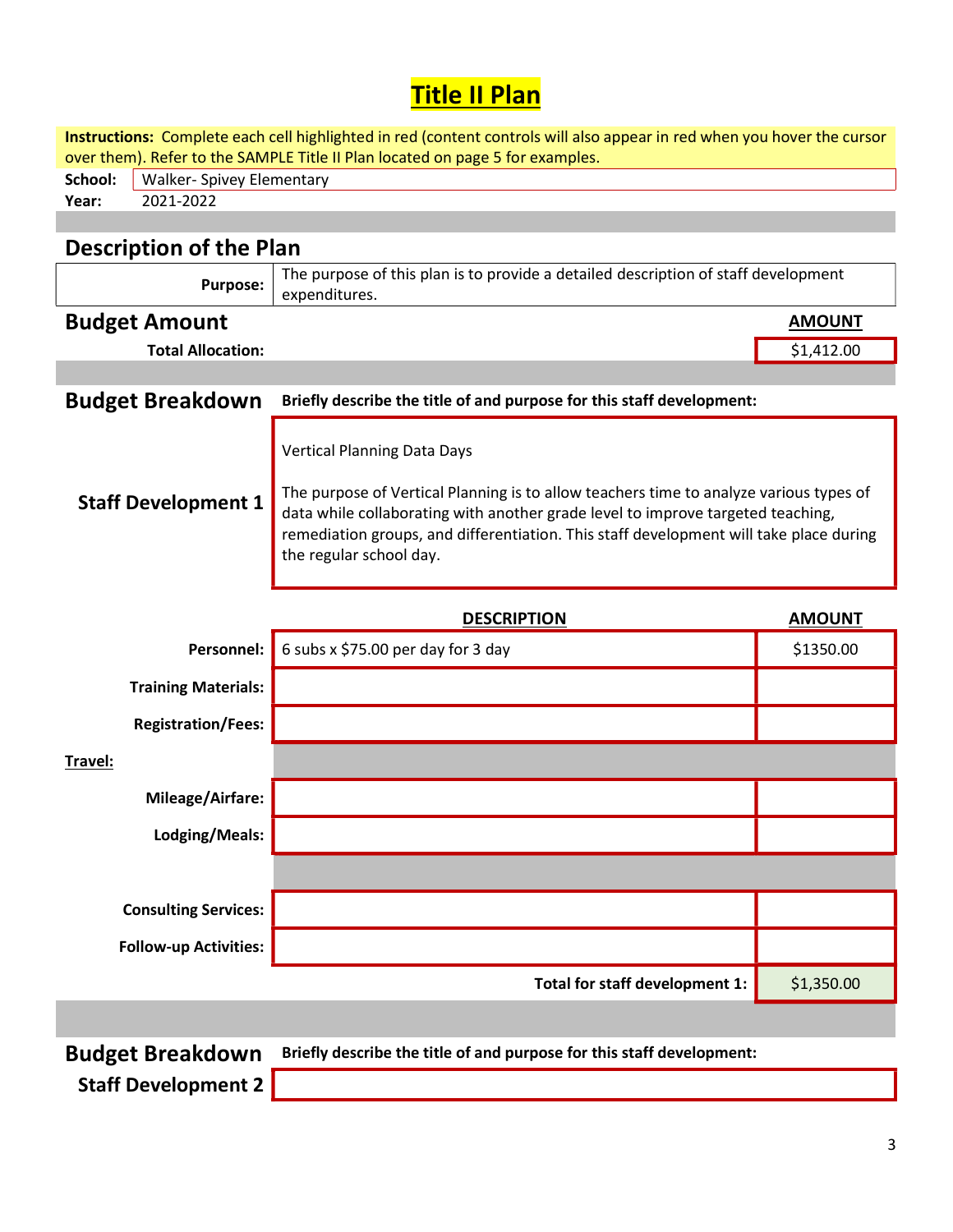|                              | <b>DESCRIPTION</b>             | <b>AMOUNT</b> |
|------------------------------|--------------------------------|---------------|
| Personnel:                   |                                |               |
| <b>Training Materials:</b>   |                                |               |
| <b>Registration/Fees:</b>    |                                |               |
| Travel:                      |                                |               |
| Mileage/Airfare:             |                                |               |
| Lodging/Meals:               |                                |               |
|                              |                                |               |
| <b>Consulting Services:</b>  |                                |               |
| <b>Follow-up Activities:</b> |                                |               |
|                              | Total for staff development 2: | \$1,350.00    |
|                              |                                |               |
|                              | <b>Grand Total</b>             | \$1,350.00    |